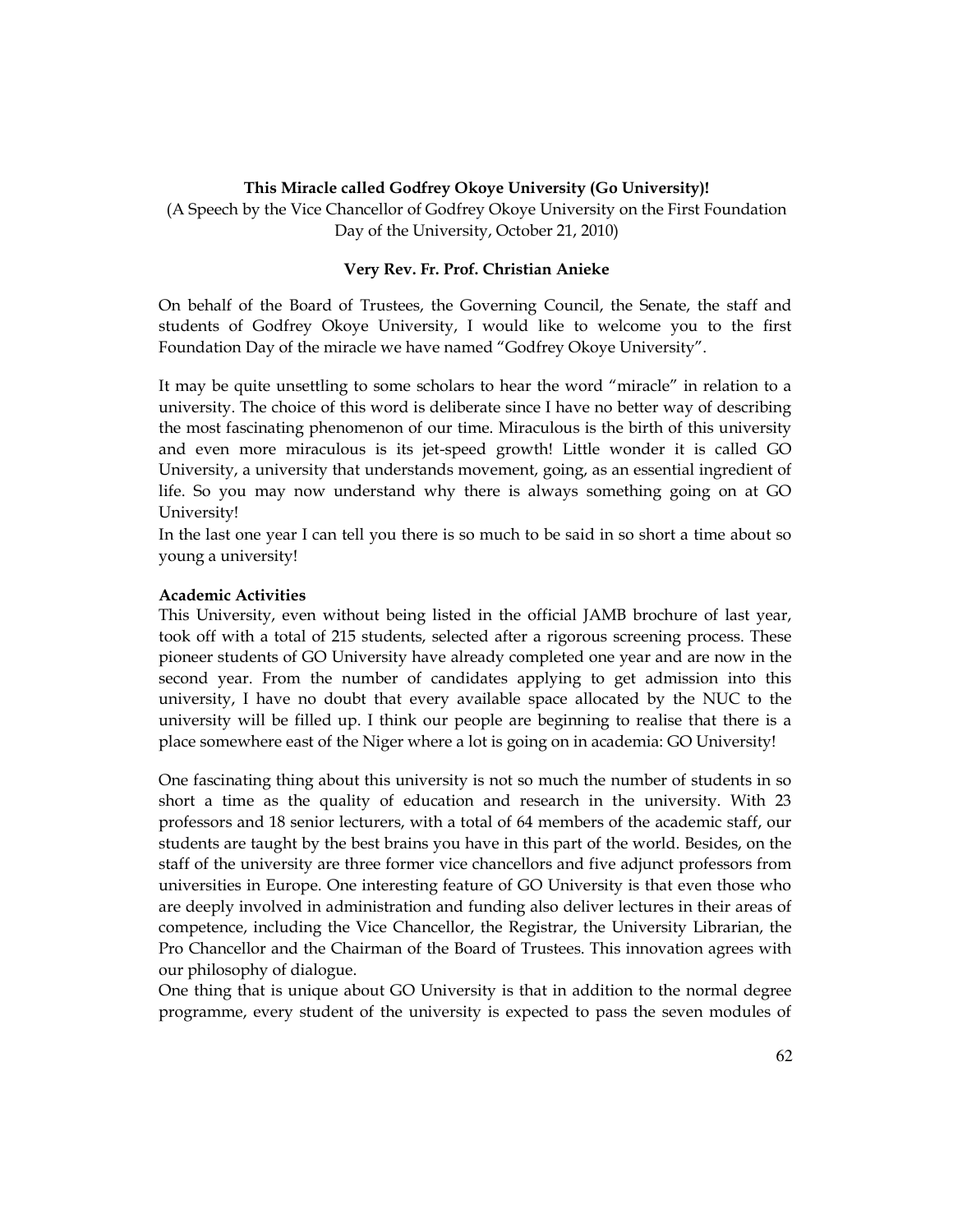ECDL/ICDL, an international examination in computer competence. So far this examination is being conducted by one of our partner universities in Austria under the supervision of an Austrian professor of Computer Science (Prof. Alois Bachinger). Plans to make our university a Nigerian centre for this examination have reached an advanced stage. Besides, in order to pass this examination which makes one computer literate, in the real sense of the word, it is obligatory for students of the university to have their personal computers. No student will graduate from this university without being computer literate and we will ask for the evidence of computer literacy; we will ask our usual question: where is the ................................................................................. ?

Furthermore, we and our partner universities in Austria, in collaboration with the Austrian Government, are working hard to ensure that our university is free from the virus of slow internet services we have in this country. We hope that before the end of next year we will have the kind of internet services that are worlds apart from what we have now, so that it will be known that GO University, true to its name, has the fastest internet in Nigeria.

# **Research Activities**

The University is involved in the following research activities:

- Biological Sciences: under the leadership of Miss Christine Ifediba, the Department of Biological Sciences with Mrs Ngozi Ndu-Nwagu as Head, is doing research on snails with much success. Miss. Ifediba has already received several awards for her project.
- Sociology: under the guidance of Rev. Sr. Dr. M. Gloria Njoku the following research projects are in progress: treatment satisfaction and health outcomes; psychology of Nigerians;' health assessment and social responsibility. Under Dr. Innocent Uzoechi a project on the history of the Institute of Ecumenical Education is rolling on.
- Chemical Sciences: A research project on "Comparative Study of the Body Mass Index of Nigeria Rural and Urban Populations" under the research leadership of Mr. R.N. Tagbo is under way

In 2009 Dr. Ndidi Ozofor of Mathematics/Computer Science Department received an award as the best teacher of Mathematics in Nigeria.

**International Conferences being Organised by the University** 

2011: International Conference on Biotechnology under the chairmanship of Prof Emmanuel Adinna

2012: International Conference on Postcolonial Literature under the chairmanship of Rev. Prof Christian Anieke and Prof Wolfgang Zach of the University of Innsbruck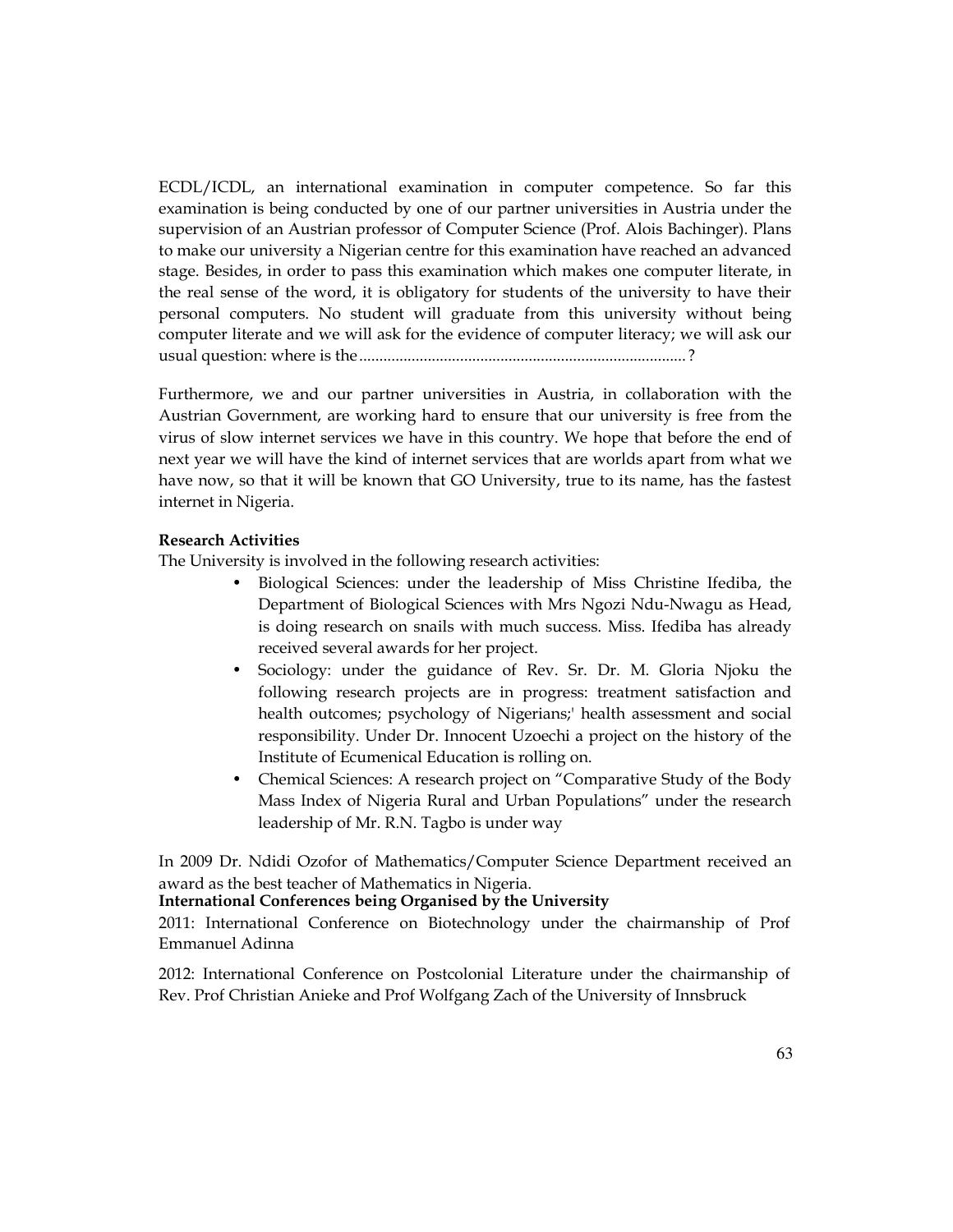### **Partner universities**

Our university is in partnership with the following universities:

- ♦♦♦ Medical University of Innsbruck, Austria
- ♦♦♦ University of Innsbruck, Austria
- ♦♦♦ University College of Education, Linz, Austria
- ♦♦♦ Birmingham State University, UK
- ♦♦♦ Benedictine University, USA
- *\*1\** University of Muenster, Germany
- ♦♦♦ Kepler University Linz, Austria
- ♦♦♦ Gustave Siwerth—Akademie, Germany

In the last one year the university has played host to many international scholars, including the famous Professor of Nuclear Medicine, Prof Irene Virgolini, from the Medical University of Innsbruck. I have no doubt that with the kind of exposure that our students and lecturers have, they will continue to aim at being part of global players, not just local champions. Also I have no doubt that carried on the wings of GO University, my professors and students will sell in the international market.

### **Projects**

In the last one year, we have carried out and completed the following projects:

### **1. Permanent site of GO-University at Ugwuomu**

- One faculty building with ten offices and twolecture halls and a library
- One Dean's Office with a conference hail
- Two students' hostels
- Two main gates with two reception halls
- 30 hectares of University Farm planted with pineapples , maize, cassava,

including three big poultries , a snailery and a piggery

- Installation of 500 KVA transformer
- A Community Health Centre at Ugwuomu (with the initiative of Rev. Sr. Dr. Gloria Njoku)

Still in progress are: the administrative block, roads, water, canals and Glomobile telephone masts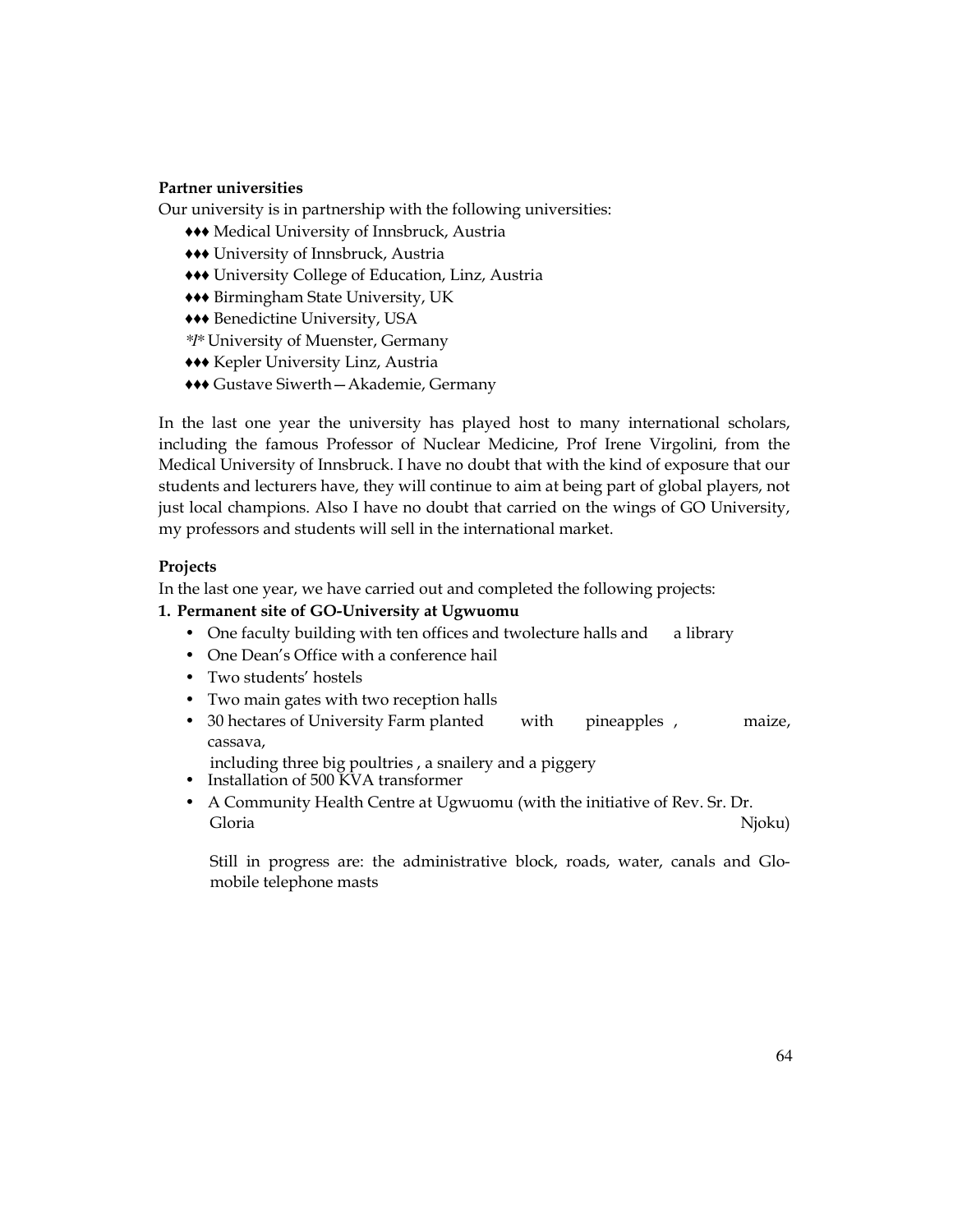# **2. Temporary site of the University:**

- 3 academic blocks with 14 lecture halls/rooms and 20 staff offices
- Redesigning of the university entrance gate with walkways
- 3 female hostels with 120 self-contained rooms
- Well furnished offices with computers for the academic and non-academic staff
- Internet access in offices and strategic places on campus
- « Fully equipped science laboratories (3)
- A biological garden with a snailery
- Two water purifying machines for high quality water on campus
- Procurement of ten tricycles for easy movement of students to hostels and lectures
- Refurbishing of the Chaplaincy Church
- ® Completion of the Chaplaincy House
- Equipment of the library with over 30 thousand books and journals
- Installation of solar- powered lights
- Installation of CCTV for security on campus

## **Staff Development Programme**

This administration continues to support members of staff for further studies within and outside the country. Plans have been concluded to send about ten members of the academic staff for studies in our partner universities overseas. Also the university is sponsoring five members of staff for PhD programmes in various universities in Nigeria. Furthermore, the university pursues ongoing training of staff through workshops, seminars and conferences.

## **Community Service Programmes**

The university has built a health centre for the Ugwuomu Community GO University continues its programme of providing wheelchairs and movement aids to the handicapped. In the last one year we have given out about one thousand wheelchairs to the handicapped from all over Nigeria.

A lot has happened within the last one year, so fascinating and so challenging. In the light of the phenomenal progress of Go University one cannot but appreciate the word "miracle" as synonymous with our university.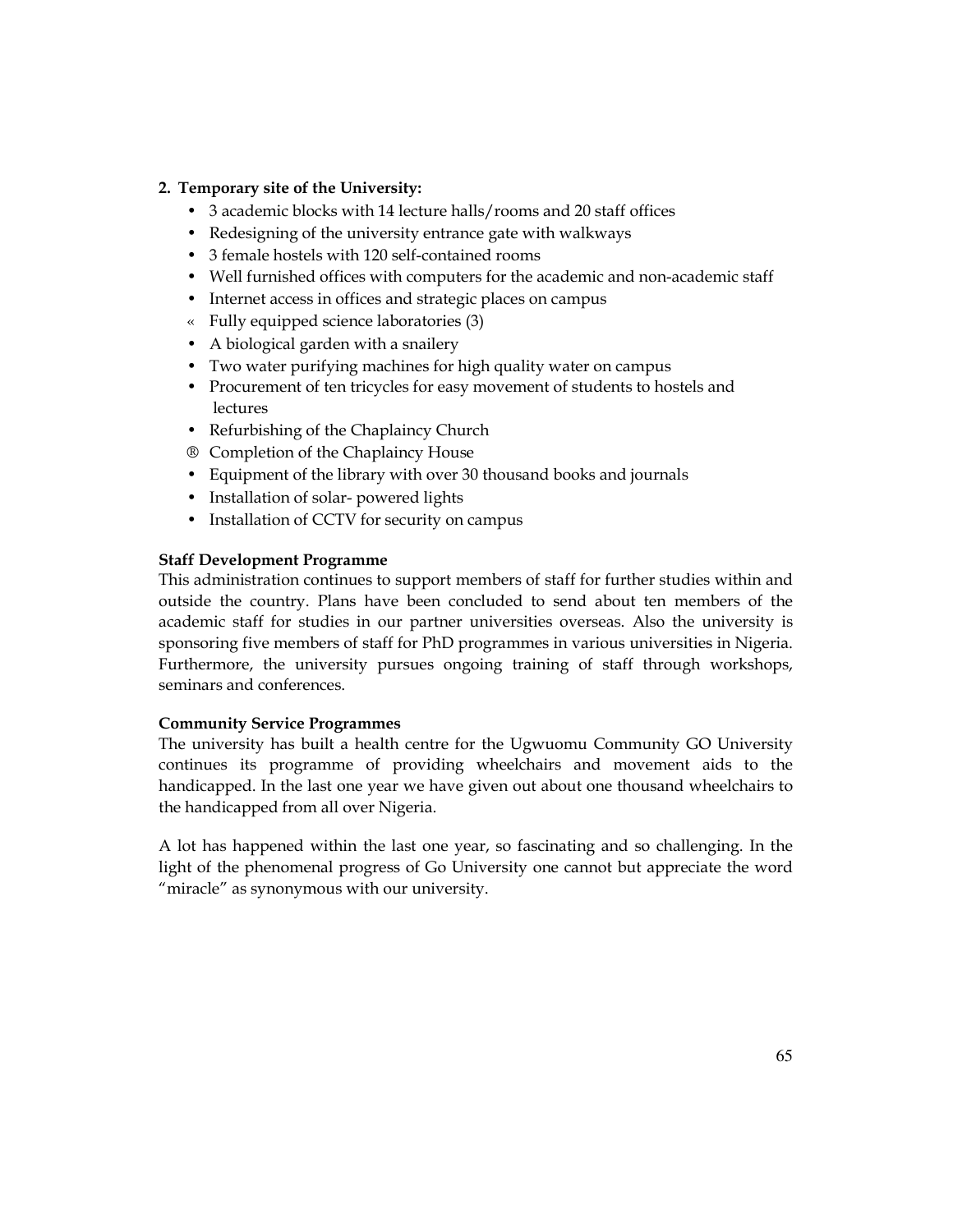## **Go University is Different**

(A Speech Delivered By the Vice Chancellor, on the Occasion of the Foundation Day Anniversary Celebration of Godfrey Okoye University, 21 October 2011)

#### **Very Rev. Fr. Prof. Christian Anieke**

With a heart full of joy and gratitude to God for the miracle we call 'GO University', I welcome you all to this second Foundation Day Anniversary of our university. I thank especially the Visitor of the university, Most Rev. Dr. C. V. C. Onaga, for finding time amidst a thicket of Episcopal duties to attend this ceremony and for celebrating the Anniversary Mass for us. I would like to express my deep gratitude particularly to the members of the Board of Trustees, the Governing Council, the representatives of different organizations and churches, the representatives of the federal and state governments, traditional rulers and all friends of the university who have taken time to join us in celebration today.

Dear friends, ladies and gentlemen, in its two years of existence, GO University has been asking itself hard questions. One fundamental question on this second birthday is *"am I really different?" Is Godfrey Okoye University really different?* and if so, *where is the evidence?*

In answering this question, please join me as we take a small tour through the university. Let us see for ourselves whether or not we have made the cut!

#### **Education and Research**

Since the primary role of a university is teaching and research, GO University has been on a continuous quest for the best professors both within and outside the country. Today, the university has a total of **twenty-seven (27)** 

of such erudite professors including:

- Prof. Adinna, E. N. (Full-time)
- Prof. Akubue, A. U. (Full-time)
- Prof. Akubuilo, C.J. C. (Adjunct)
- Prof. Amujiogu, S. (Adjunct)
- Prof. Anieke, C. (Full-time)
- Prof. Bachinger, A. (Adjunct)
- Prof. Chidobem, J. I. (Full-time)
- Prof. Chijioke, M. O. (Full-time)
- Prof. Dirinko, T. (On sabbatical)
- Prof. Ede, F. (Adjunct)

Prof. Egudu, R. (Adjunct) Prof. Eze, A. E. (Full-time) Prof. Eze, F. C. (Full-time) Prof. Marire, B. N. (Adjunct) Prof. Ndolo, I. (Adjunct) Prof. Ntumy, M. A. (Adjunct) Prof.

Nwadialor, E.O. (Full-time) Prof. Nwafor, F. (Full-time)

- Prof. Obiora, I. (Full-time)
- Prof. Ogah, F. (Adjunct)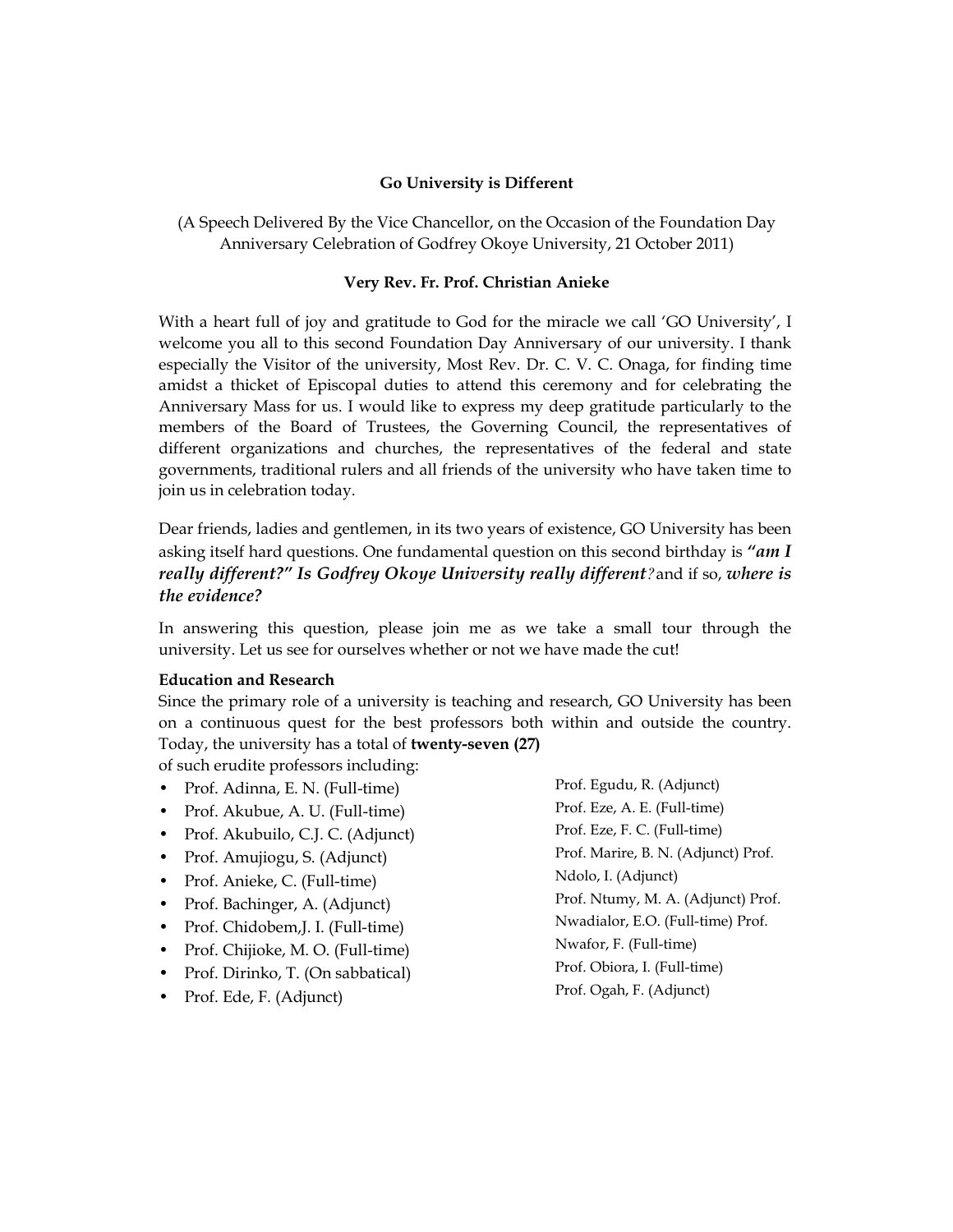- Prof. Ogbonna,J. (Contract)
- Prof. Okafor, R. C. (Full-time)
- Prof. Onah, F. (Adjunct)
- Prof. Onyeneje, E. (Adjunct)
- Prof. Real, H. (Adjunct)
- Prof. Unegbu, R. (Adjunct)
- Prof. Zach, W. (Adjunct)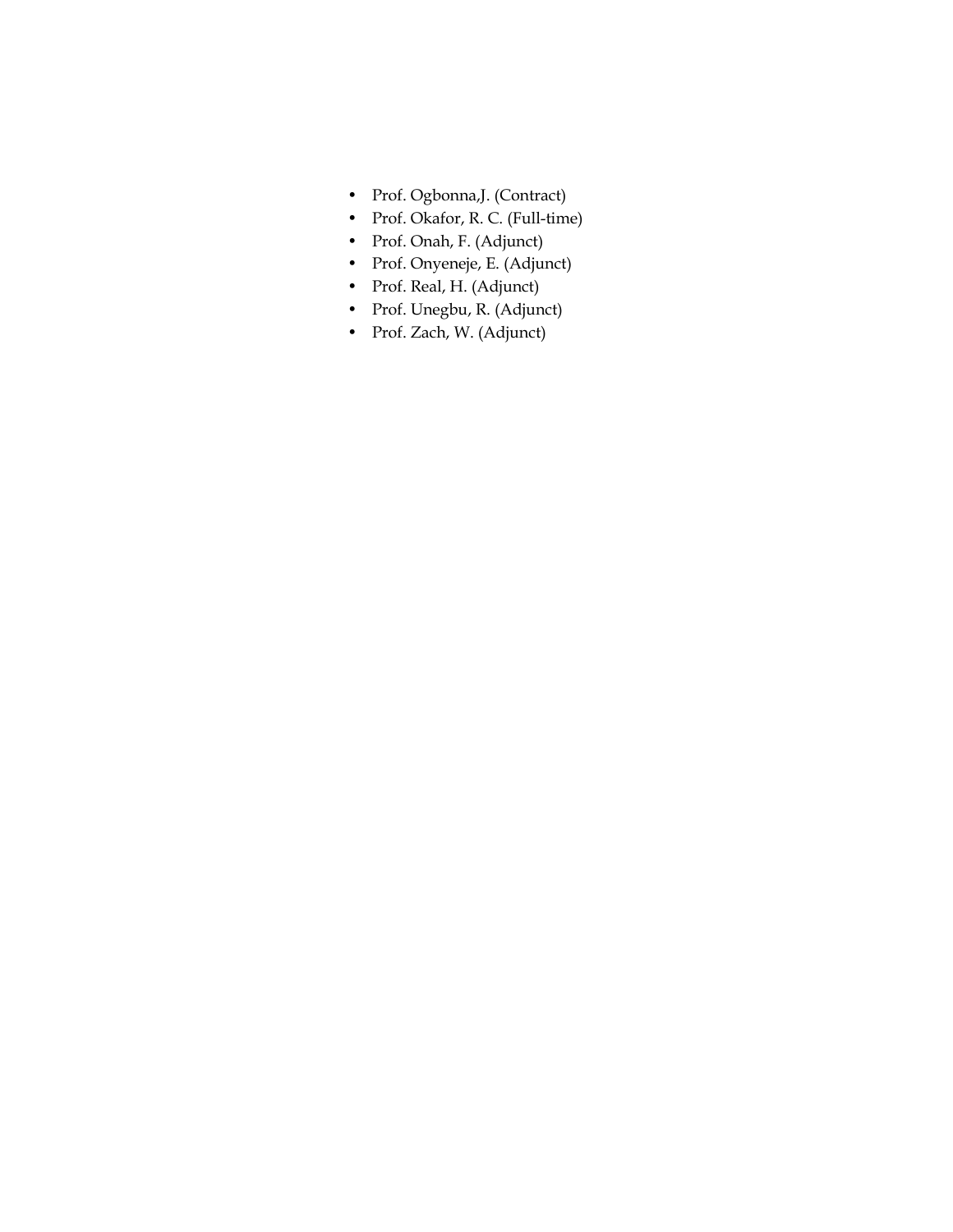These professors have been given adequate orientation on the catholic identity of the university, its core values and its emphasis on excellence in teaching and research. They know that they must constantly provide the evidence of the excellence of the institution in the process and product of their work.

Furthermore, like the respected universities and colleges around world, our academic staff is deeply involved in different researches which can be read on our website (mvw.go-uni-enugu.net). Our zeal for research and results led us to embark on the International Conference on Biotechnology which was held between 20 - 23 July 2011, and which brought respected professors from different universities within and outside the country. As a result of that conference, DNA analysis and sequencing has become a household word among our Biochemistry and Biotechnology students. To have organized such an international conference within just two years of its existence is a clear message to the world that GO University is indeed different.

Moreover, GO University has developed a method of mentoring each student in the university for proper individual guidance and teaching. This ensures that the mind of each student is broadened and exposed to the wealth of knowledge that is available today. In the real sense of the word, he or she is *taughA* The university has also developed a method of tutoring all students in English, Mathematics and Logic, three core areas in which the students must show adequate competence before graduating. Competence in these core areas, evidence of computer literacy and deep spirituality, irrespective of what one is studying, must be the identity of our students. To ensure healthy competition among students,, we award prizes each year for good behaviour, highest CGPA and creativity. GO University students must be different!

Furthermore, to ensure a good scholarly exchange of ideas, the university collaborates with several foreign universities among which are:

- Birmingham City University, UK
- University College of Education, Linz, Austria
- Loepold-Franzens-Universitaet (University of Innsbruck), Austria
- Medizinische Universitaet (Medical University of Innsbruck), Austria
- Keplar University, Austria
- Gustav Siwerth-Akademie, Germany
- University of Muenster, Germany
- Benedictine University, USA
- University of Essex, UK (in progress)
- " University of Stellenbosch Business School, South Africa (in progress) among others.

#### **Physical Infrastructure**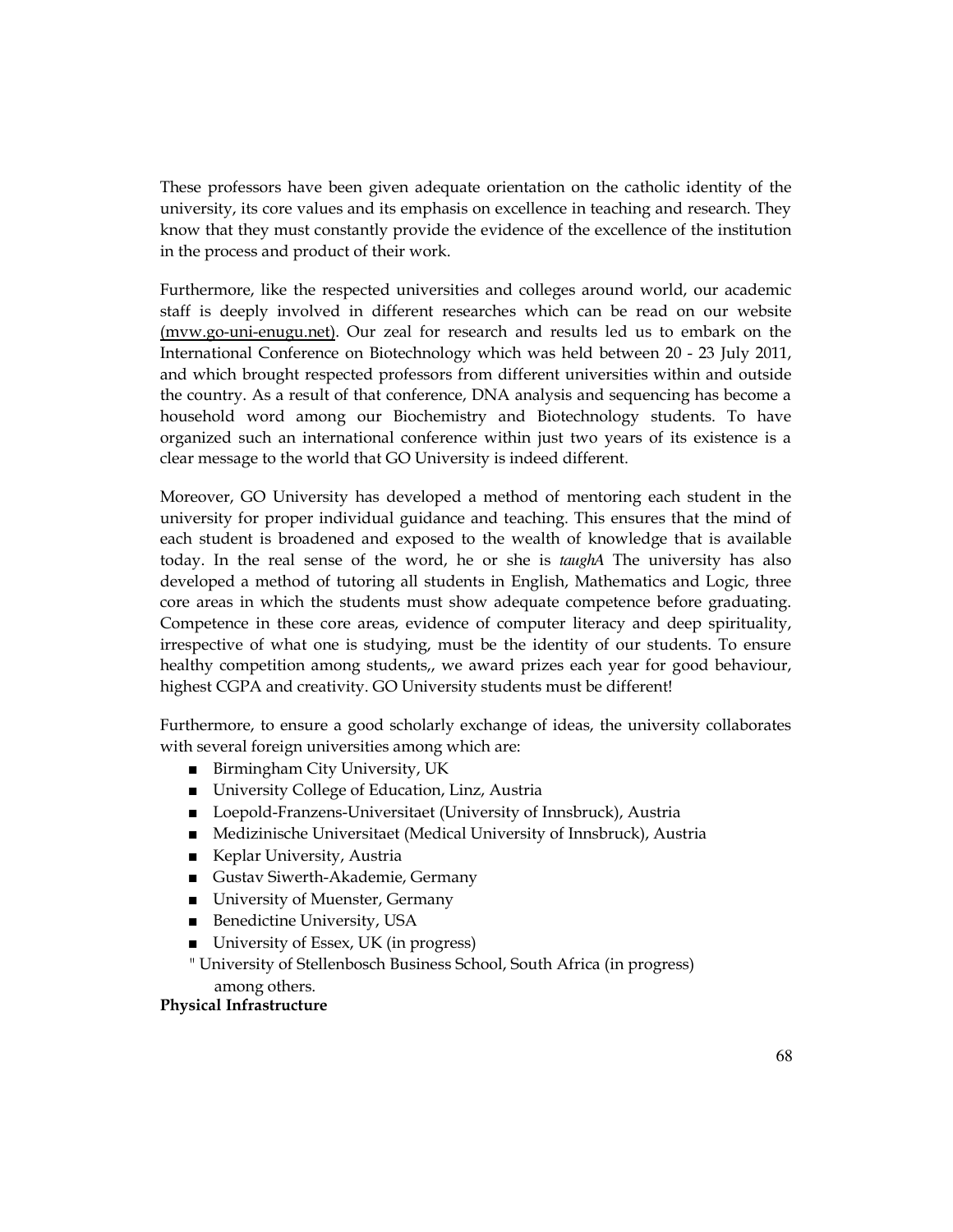1-0 University is different because it is creating the kind of atmosphere that makes \_:xning easy. First, we have completed our female hostel blocks (Sacred Heart Hostel) with 102 self- contained rooms and a fully air-conditioned canteen for the ■veil being of students. Besides, two sisters of the Daughters of Divine Love (DDL) *-ire* been posted to the hostels to live with the students, pray with them and help - ;m in their various needs. Second, GO University has provided **six 65 KVA** generators for lecture halls and hostels to ensure that students have an adequate ; -pply of electricity. This is in addition to the solar-powered lights we have installed \: strategic locations like the lecture halls, library and offices. Third, all arrangements :: begin our new programmes have been completed. All we are waiting for is the approval of the NUC, and we will commence admitting students into our Education, Mass Communication, Psychology, Philosophy, Religion, Geography and Environmental Management, Geology and Mining, Physics, Statistics and Demography, chemistry and Biology programmes. The necessary lecture halls and facilities are adequate and ready for a take-off; the Faculty of Education building has been completed, and for hands-on training for Mass Communication students, we have completed the beautiful structure that will serve as our Radio House, and by the grace of God, we will acquire the licence to begin to broadcast our community radio programmes very soon. It will of course be called cGO University Radio"! You see, our style is to get ready first, and then seek approval. The purpose of all that we have done and are doing is to create an environment that is conducive and comfortable for everyone in the university — staff, students, and all those seekers of wisdom who come knocking at the door of knowledge. As you can see, GO University is different!

#### **GO University Ventures**

GO University aspires to be self-reliant. In this regard, it is embarking on different lucrative ventures including:

- \* GO University farm with cows (the GO University Cows!), poultry, piggery, snaillery, palm oil (for special GO University Red Oil!), pineapple plantations, etc.
- GO University Studio
- \* GO University Transport Company
- GO University Interior and Exterior Design Firm
- GO University Musical Band
- GO University Bookshop
- \* GO University ICDL (International Computer Driving Licence)
- GO University Skills Acquisition Centre

Finally, Godfrey Okoye University is very much conscious of all the prejudices and mistrust that people have towards private universities, especially in the East. This university is aware of the cloud of prejudgment, suspicion, sarcasm, satirical comments and innuendo hovering over its young head. GO University's way is not to engage in an energy-sapping and futile fight against this tsunami of

prejudice. Rather, guided by its fundamental question "*where is the evidence*it is trying to show by actual proof, why it is different. After seeing the evidence in all that we have